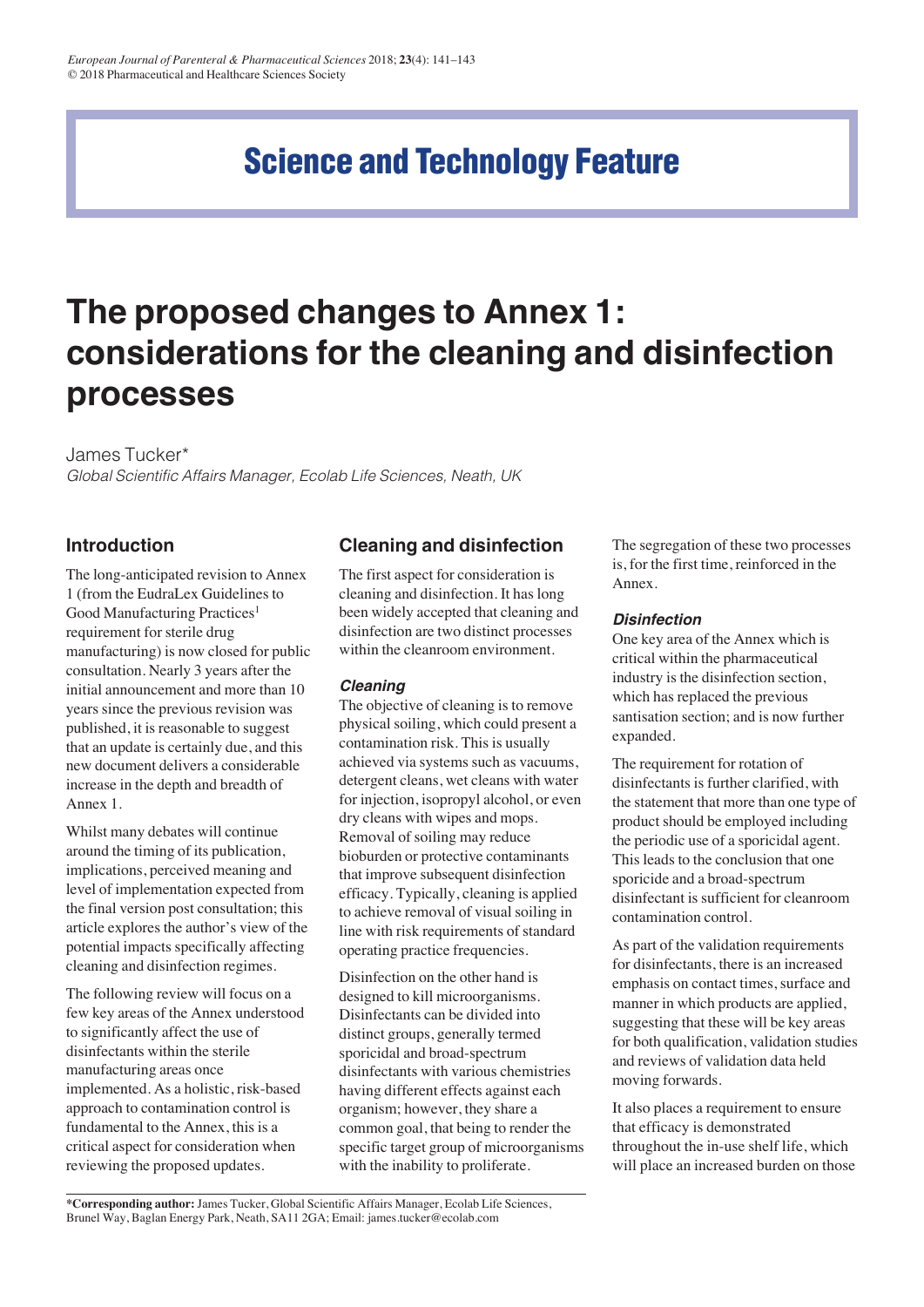making product up from concentrate as opposed to using ready to use products because the data sets required to support the product in the final format will be more detailed.

The Annex revision continues to reference the development of microbial resistance; however, the development of acquired rather than innate resistance is still unproven at in-use concentrations. The requirement for disinfectants to be effective against the flora is a logical approach. For example, bacterial spores will not be killed by alcohols and therefore a sporicidal agent is required for efficacy against bacterial endospores.

The new Annex also maintains many of the original statements, for example, monitoring disinfectants and detergents for microbial growth, product must be sterile when used in Grade A and B environments, dilutions should be stored in previously cleaned containers, only stored for defined periods, etc. Annex 1 revision has removed the exception for sterile, demonstrating the need for a holistic approach across the processes to show the effect on facilities, equipment and processes.

Another key aspect of cleaning and disinfection is the in-practice demonstration of efficacy via environmental monitoring, as this should include monitoring pre- and post-disinfection. Furthermore, the Annex specifies that microbes within Grade A and B environments should be identified to species level, and the impact of this identification on the state of control should be assessed. This makes it easier to ensure the correct product(s) is(are) being used and identify which corrective action should be followed, as required.

#### *Residues*

As a disinfectant manufacturer, we have seen a prolonged and increased concern over residues left postapplication from disinfectants. The visual aspect of residues has always been of concern and there are records of pharmaceutical companies being cited for the presence of residues in the cleanroom environment. As

another critical topic in review, the Annex now calls out the need to control these residues as well as raising concerns over the potential latent effect of residues as highlighted in Section 6.5 A and B, which references residues potentially creating a barrier and/or posing a particulate risk to the product being manufactured.

The new Annex now includes a statement for cleaning processes in the equipment section, stating that cleaning processes should be validated so that they can remove any residues that would otherwise create a barrier between the sterilising agent and the equipment surfaces. As sterilising would indicate achieving complete kill, this instance of the use of the word 'sterilising' has been challenged as incorrect, the changes also highlight that residue removal should occur to prevent chemical and particulate contamination of the product during the process, all of which also links in with the requirement for cleaning stages.

There is a new specific statement on cleaning programmes, which should be effective at removing disinfectant residues. This ties in with low residue requirements and clearly states that it is no longer acceptable practice to allow residues to build up uncontrolled on surfaces.

It is a necessity that products used for decontamination of restricted access barriers systems (RABs)/isolators demonstrate they have no impact on manufactured product sterility testing, therefore residual impact must be assessed. This assessment is not limited to the sterility testing isolators, but also the impact on product manufactured and product contact surfaces should be considered.

Furthermore, there are significant enhancements to expectations for visual inspection discussed, which fits with a focus on residues and reflects a clear industry trend towards the need to remove residues to protect product quality.

#### *Preparing products from concentrates*

When preparing disinfectants onsite from concentrates, the following will need to be considered; the increased requirements around filtration including minimising the number of connections, cleaning, inplace integrity testing, assuring sterility, validation including parameters such as flow rate, minimum and maximum time in contact with the fluid, validation preand post-use, pressures in use, and bacterial retention testing (ability of the filter to retain bacteria and render the subsequent fluid sterile). Liquid sterilising filters should be discarded after processing of a single lot (unless validated).

There is also a requirement to link bioburden limits to filter (used for rendering disinfectants sterile) efficiency, which if interpreted literally, could leave levels which are very high and make monitoring difficult.

Additionally, if those who are making up disinfectants from concentrate are using water from their own system to do so, they may also need to consider the requirement in the Annex that a sample is taken from the worst-case location of a process' water system each time the system is used for manufacturing. This could be considered highly problematic, placing considerable burden on the operators and their resources. This may well be revised in the final version of the Annex, but at this point, is included.

#### *Quality risk management*

Annex 1 reinforces the need for quality risk management (QRM) and this was one of the key drivers for the change, and the concept of risk management is embedded in the new document like never before. There is specific emphasis placed on using the principles of QRM to support decisions made within the document.

The document also considers a few key points which will doubtless continue to raise questions within the industry. Of specific interest, a clear expectation for a formal, holistic contamination control strategy. The expectation appears to be for a formal dossier which reflects the site-wide strategy for minimising